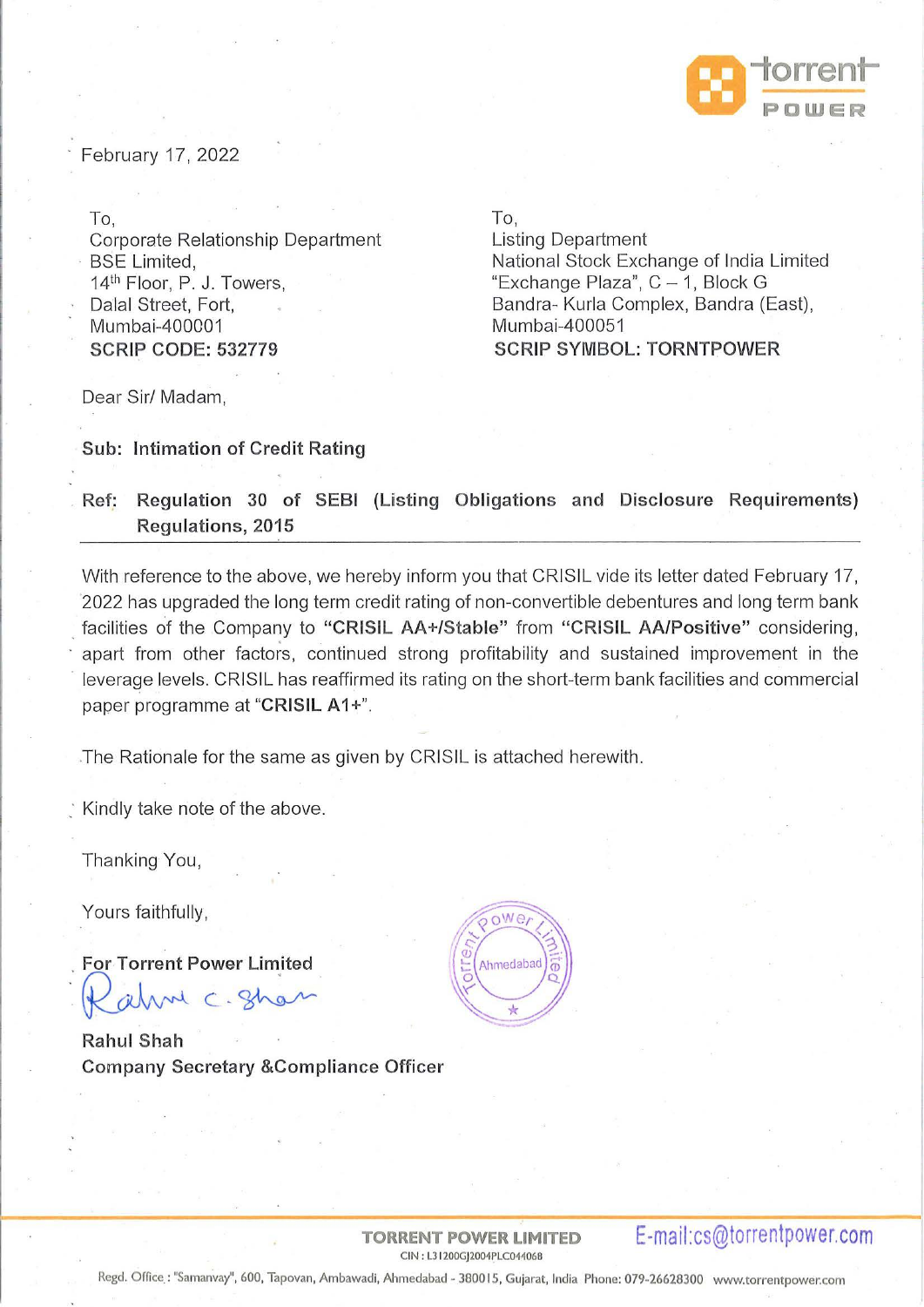## Ratings

CRISIL Ratings Limited (A subsidiary of CRISIL Limited)



## **Rating Rationale**

February 17, 2022 | Mumbai

## **Torrent Power Limited**

*Long-term rating upgraded to 'CRISIL AA+/Stable'; 'CRISIL AA+/Stable' assigned to Non Convertible Debentures*

**Rating Action**

| Total Bank Loan Facilities Rated | Rs.16600 Crore                                         |
|----------------------------------|--------------------------------------------------------|
| ∣ Long Term Rating               | CRISIL AA+/Stable (Upgraded from 'CRISIL AA/Positive') |
| Short Term Rating                | <b>CRISIL A1+ (Reaffirmed)</b>                         |

| <b>Rs.250 Crore Non Convertible Debentures</b> | <b>CRISIL AA+/Stable (Assigned)</b>                           |
|------------------------------------------------|---------------------------------------------------------------|
| <b>Rs.175 Crore Non Convertible Debentures</b> | CRISIL AA+/Stable (Upgraded from 'CRISIL AA/Positive')        |
| <b>Rs.200 Crore Non Convertible Debentures</b> | <b>CRISIL AA+/Stable (Upgraded from 'CRISIL AA/Positive')</b> |
| <b>Rs.300 Crore Non Convertible Debentures</b> | <b>CRISIL AA+/Stable (Upgraded from 'CRISIL AA/Positive')</b> |
| <b>Rs.495 Crore Non Convertible Debentures</b> | <b>CRISIL AA+/Stable (Upgraded from 'CRISIL AA/Positive')</b> |
| <b>Rs.25 Crore Non Convertible Debentures</b>  | <b>CRISIL AA+/Stable (Upgraded from 'CRISIL AA/Positive')</b> |
| <b>Rs.120 Crore Non Convertible Debentures</b> | <b>CRISIL AA+/Stable (Upgraded from 'CRISIL AA/Positive')</b> |
| <b>Rs.95 Crore Non Convertible Debentures</b>  | <b>CRISIL AA+/Stable (Upgraded from 'CRISIL AA/Positive')</b> |
| <b>Rs.175 Crore Non Convertible Debentures</b> | <b>CRISIL AA+/Stable (Upgraded from 'CRISIL AA/Positive')</b> |
| <b>Rs.1150 Crore Commercial Paper</b>          | <b>CRISIL A1+ (Reaffirmed)</b>                                |

*1 crore = 10 million*

*Refer to Annexure for Details of Instruments & Bank Facilities*

#### **Detailed Rationale**

CRISIL Ratings has upgraded its rating on the long-term bank facilities and non-convertible debentures (NCDs) of Torrent Power Limited (TPL) to **'CRISIL AA+/Stable'** from 'CRISIL AA/Positive' while reaffirming the rating on the short-term bank facilities and commercial paper programme at 'CRISIL A1+'. CRISIL Ratings has assigned its '**CRISIL AA+/Stable**' rating to the Rs.250 crore non-convertible debentures (NCDs) of TPL

The upgrade reflects TPL's continued strong profitability, which along with prudent and staggered capital expenditure plans have resulted in the sustained improvement in the leverage levels, with net debt/EBITDA further improving to 1.7 times on December 2021 from 2.0 times as on March 2021. The rating upgrade also factors in expectation of continued strong profitability and net debt/EBITDA sustaining below 2.6 times, despite outflow towards acquisitions.

Adjusted earning before depreciation interest and taxes (EBITDA) for the first nine months of fiscal 2022 grew by nearly 12% on y-o-y basis to Rs 2,759 crores from Rs 2,462 crore for the corresponding period of fiscal 2021, largely driven by a strong rebound in franchisee distribution businesses in Agra and Bhiwandi, while the licensee distribution businesses continued to post robust profitability.

Operating performance is likely to continue to improve in the current fiscal with continued recovery in the franchise distribution business. Further focus on licence distribution business with assured return on equity model coupled with judicious expansion in renewable businesses should help continued growth in EBITDA.

In February 2022, the company received the Letter of Intent to acquire a 51% equity stake in Dadra and Nagar Haveli and Daman and Diu Power Distribution Company Ltd, which holds distribution license for the union territory. While the consideration for the equity stake is Rs 555 crore, this will increase the contribution of license distribution business which entails regulated returns. Further, during the first nine months of fiscal 2022, the company signed share purchase agreements for acquiring Surya Vidyut Limited (156 MW wind capacity) and LREHL Renewables India SPV1 Ltd. (50 MW solar capacity) for aggregate enterprise value of ~Rs 1,107 crores. These acquisitions are in addition to the company's regular capex plans towards existing businesses and under implementation renewable capacities (515 MW). However, strong net cash accruals shall help funding part of the capex/acquisition plans, and hence net debt to EBITDA should sustain below 2.6 times over the medium term.

The rating continue to factor in stable cash flows of the company from regulated businesses, diversified business risk profile as well as strong liquidity. These strengths are partially offset by the absence of long-term power purchase agreements (PPAs) for DGEN.

#### **Analytical Approach**

For arriving at its ratings, CRISIL Ratings has fully consolidated its renewable special-purpose vehicles due to its 100% ownership and strong operational and financial linkages. These include Jodhpur Wind Farms Pvt Ltd (rated 'CRISIL AA+(CE)/Stable'), Latur Renewable Pvt Ltd (rated 'CRISIL AA+(CE)/Stable') and Torrent Solargen Ltd.

*Please refer Annexure - List of entities consolidated, which captures the list of entities considered and their analytical treatment of consolidation.*

#### **Key Rating Drivers & Detailed Description**

**Strengths:**

- **Strong operating profile and regulated tariff framework:** TPL has high operational efficiency, as reflected in low transmission and distribution losses across circles (3.4% for Ahmedabad, 3.3% for Surat and 0.5% for Dahej distribution license business; and 12.3% for Bhiwandi [Maharashtra] and 11.5% for Agra [Uttar Pradesh] distribution franchise business for nine months of fiscal 2022). The company is likely to benefit from stable cash flow backed by a regulated tariff structure, and high operating efficiency and performance of its distribution and generation businesses (AMGEN and SUGEN plants), both of which assure a 14-15.5% post-tax return on equity. Regulated businesses, on an average, account for about 64% of revenue and 78% of EBITDA, over last three fiscals. Furthermore, with ramp-up of Dholera Special Industrial Region (DSIR; Gujarat) and Shil, Mumbra and Kalwa (SMK; Maharashtra) distribution circles, return profile is expected to improve in the long term. Capital allocation is likely to continue to be weighted significantly towards the regulated businesses.
- **Robust market position of the power distribution business with diverse consumer base:** TPL has a strong market position as a sole power distribution licensee for Ahmedabad, Surat, Gandhinagar, and as a second licensee for Dahej SEZ & DSIR, and power distribution franchisee for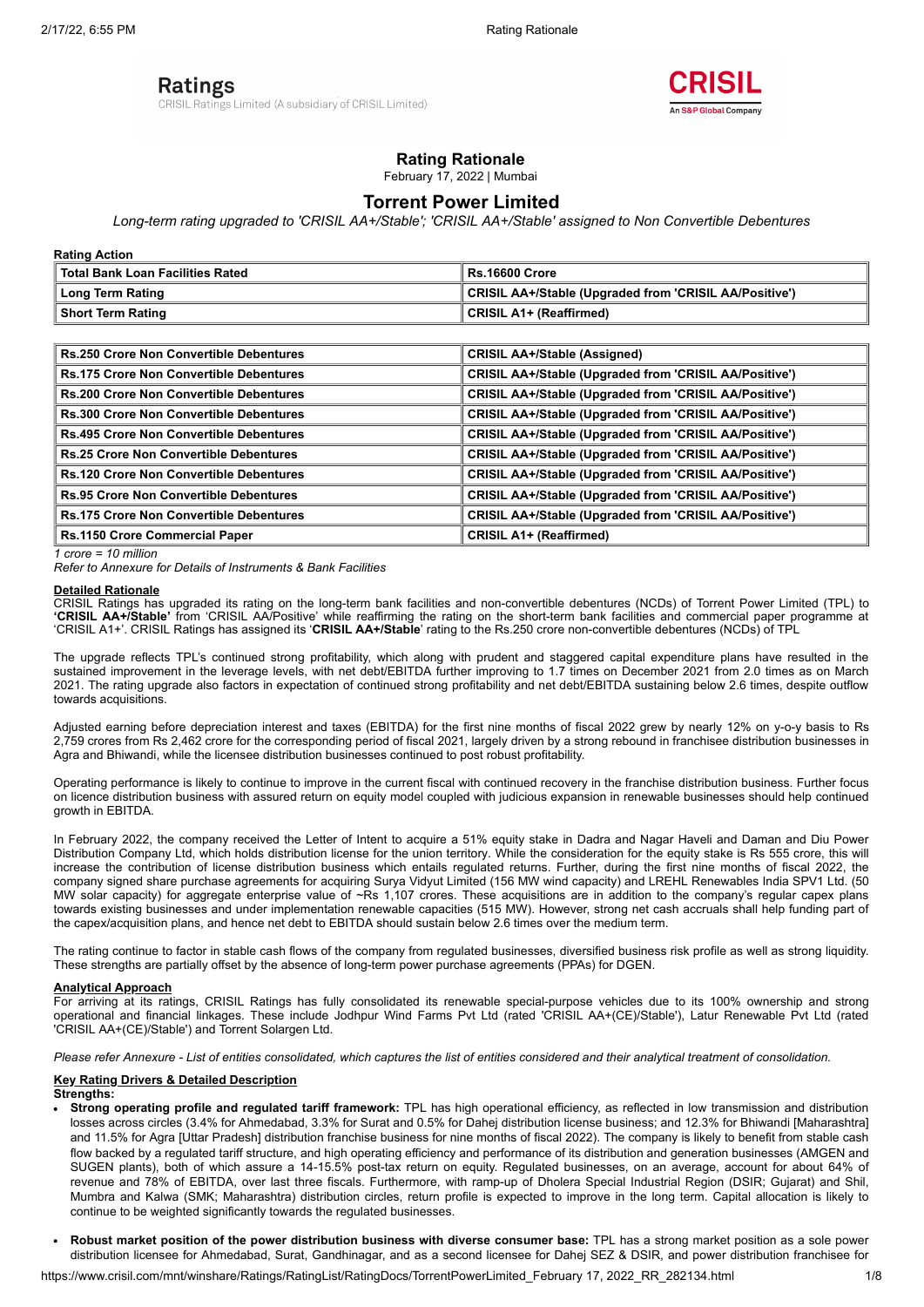Bhiwandi, Agra and SMK. It sells power directly to more than 3.65 million consumers across the domestic, industrial and commercial divisions. An urban-centric and diversified customer base enables high collection efficiency of nearly 100% in Ahmedabad, Gandhinagar, Surat and Dahej SEZ.

**Strong financial risk profile:** Financial leverage, both in terms of net gearing and net debt to EBITDA, has been improving over the last few fiscals. Net gearing strengthened to 0.7 time as on March 31, 2021, from 1.1 times as on March 31, 2017; while net debt to EBITDA improved to 2.0 times from 3.2 times. This was driven by high profitability and lower capex. Leverage levels is expected to moderate in fiscal 2023 because of larger capex during the year, however net debt to EBITDA shall sustain below 2.6 times over the medium term.

#### **Weakness:**

#### **Susceptibility to risks related to offtake for DGEN:**

The 1,200 MW DGEN plant, which accounts for about 30% of the total generation capacity, is stranded due to lack of approved PPAs and nonavailability of LNG at affordable prices. Though the unit operated at a limited plant load factor in fiscals 2020 and 2021 through bilateral contracts due to favourable LNG (liquefied natural gas) prices, it would continue to report losses.

#### **Liquidity: Strong**

CRISIL Ratings believes, expected annual cash accrual of over Rs 2,100 crore during fiscals 2022 and 2023 are sufficient to meet yearly term debt repayment of Rs 1,100 crore. Liquidity is further supported by cash balance of over Rs 1,100 crore and unutilised fund-based limit of Rs 1,150 crore as on December 31, 2021. Capex for fiscals 2022 and 2023 is likely to be funded through a mix of internal accrual and debt.

#### **Outlook: Stable**

Business risk profile will remain strong over the medium term, driven by stable cash flows from the regulated and renewables businesses. Sustained business performance and continued prudent capital allocation are expected to help sustain healthy financial risk profile.

#### **Rating Sensitivity Factors**

**Upward Factors**

- The PPAs getting tied up and material cash flow generation from DGEN
- Improved profitability and expectation of net debt/EBITDA sustaining below 2 times

#### **Downward Factors**

- Larger-than-expected capex or debt-funded acquisitions
- Sustained net debt/EBITDA of more than 2.8 times

#### **About the Company**

TPL is in the power generation and distribution business. It is a distribution licensee in Ahmedabad, Gandhinagar, Surat, Dahej SEZ and DSIR; and is the distribution franchisee for Bhiwandi, Agra and SMK. Its power generation plants are in Sabarmati (AMGEN, a 362-MW coal-based station) in Ahmedabad, Surat (1,147.5 MW gas-based SUGEN plant with 382.5 MW expansion), and Dahej (1,200 MW gas-based combined cycle DGEN power plant). The renewable portfolio includes 49.6 MW wind power plant (WPP) at Lalpur, 51 MW solar power plant at Charanka, 252 MW Suzlon WPP at Kutch and Bhavnagar, 50.9 MW WPP at Mahidad, and 87 MW GENSU solar power plant at Surat (all in Gujarat). The company also has a 120 MW (60 MWX2) WPP in Karnataka and 126 MW (63 MWX2) WPP in Maharashtra through wholly owned subsidiaries; and a 50 MW (25 MWX2) WPP in Kutch through associate company. TPL is implementing 515 MW wind and solar projects.

#### **Key Financial Indicators (Reported)**

| As on/for the period ended March 31 | Unit            | 2021   | 2020   |
|-------------------------------------|-----------------|--------|--------|
| <b>Operating income</b>             | <b>Rs.Crore</b> | 12.210 | 13.681 |
| Adjusted profit after tax           | <b>Rs.Crore</b> | 1.293  | 1.176  |
| <b>PAT Margin</b>                   | %               | 10.6   | 8.6    |
| Debt/Networth                       | <b>Times</b>    | 0.76   | 0.97   |
| Interest coverage                   | Times           | 4.63   | 3.89   |

\**The above reflect consolidated reported financials*

**Any other information:** Not applicable

#### **Note on complexity levels of the rated instrument:**

CRISIL Ratings' complexity levels are assigned to various types of financial instruments. The CRISIL Ratings' complexity levels are available on [www.crisil.com/complexity-levels](http://www.crisil.com/complexity-levels). Users are advised to refer to the CRISIL Ratings' complexity levels for instruments that they consider for investment. Users may also call the Customer Service Helpdesk with queries on specific instruments.

#### **Annexure - Details of Instrument(s)**

| <b>ISIN</b>  | Name of<br>Instrument                             | Date of<br><b>Allotment</b> | Coupon<br>Rate (%) | <b>Maturity</b><br><b>Date</b> | <b>Issue Size</b><br>(Rs.Crore) | Complexity<br>level | <b>Rating Assigned with</b><br><b>Outlook</b> |
|--------------|---------------------------------------------------|-----------------------------|--------------------|--------------------------------|---------------------------------|---------------------|-----------------------------------------------|
| <b>NA</b>    | Non-Convertible<br>Debentures@                    | <b>NA</b>                   | <b>NA</b>          | <b>NA</b>                      | 250                             | <b>NA</b>           | <b>CRISIL AA+/Stable</b>                      |
| INE813H07119 | Non-Convertible<br><b>Debentures</b><br>Series 5  | 19-Mar-20                   | 7.65%              | 19-Mar-23                      | 100                             | Complex*            | <b>CRISIL AA+/Stable</b>                      |
| INE813H07093 | Non-Convertible<br><b>Debentures</b><br>Series 3B | 31-Mar-<br>2017             | 8.95%              | 06-Apr-22                      | 85                              | Complex*            | <b>CRISIL AA+/Stable</b>                      |
| INE813H07101 | Non-Convertible<br>Debentures<br>Series 3C        | 31-Mar-<br>2017             | 8.95%              | 06-Apr-23                      | 80                              | Complex*            | <b>CRISIL AA+/Stable</b>                      |
| INE813H07127 | Non-Convertible<br><b>Debentures</b><br>Series 6  | 06-July-20                  | 7.30%              | 06-July-23                     | 300                             | Complex*            | <b>CRISIL AA+/Stable</b>                      |
| INE813H08018 | Non-Convertible<br><b>Debentures</b><br>Series 4A | 14-May-19                   | 10.25%             | 13-May-22                      | 90                              |                     | <b>CRISIL AA+/Stable</b>                      |
| INE813H08026 | Non-Convertible<br><b>Debentures</b><br>Series 4B | 14-May-19                   | 10.25%             | 12-May-23                      | 90                              | Complex**           | <b>CRISIL AA+/Stable</b>                      |
| INE813H08034 | Non-Convertible<br><b>Debentures</b><br>Series 4C | 14-May-19                   | 10.25%             | 14-May-24                      | 90                              |                     | <b>CRISIL AA+/Stable</b>                      |
| INE813H07069 | Non-Convertible                                   | 25-Mar-                     |                    | 25-Mar-22                      |                                 | Simple              | <b>CRISIL AA+/Stable</b>                      |

https://www.crisil.com/mnt/winshare/Ratings/RatingList/RatingDocs/TorrentPowerLimited\_February 17, 2022\_RR\_282134.html 2/8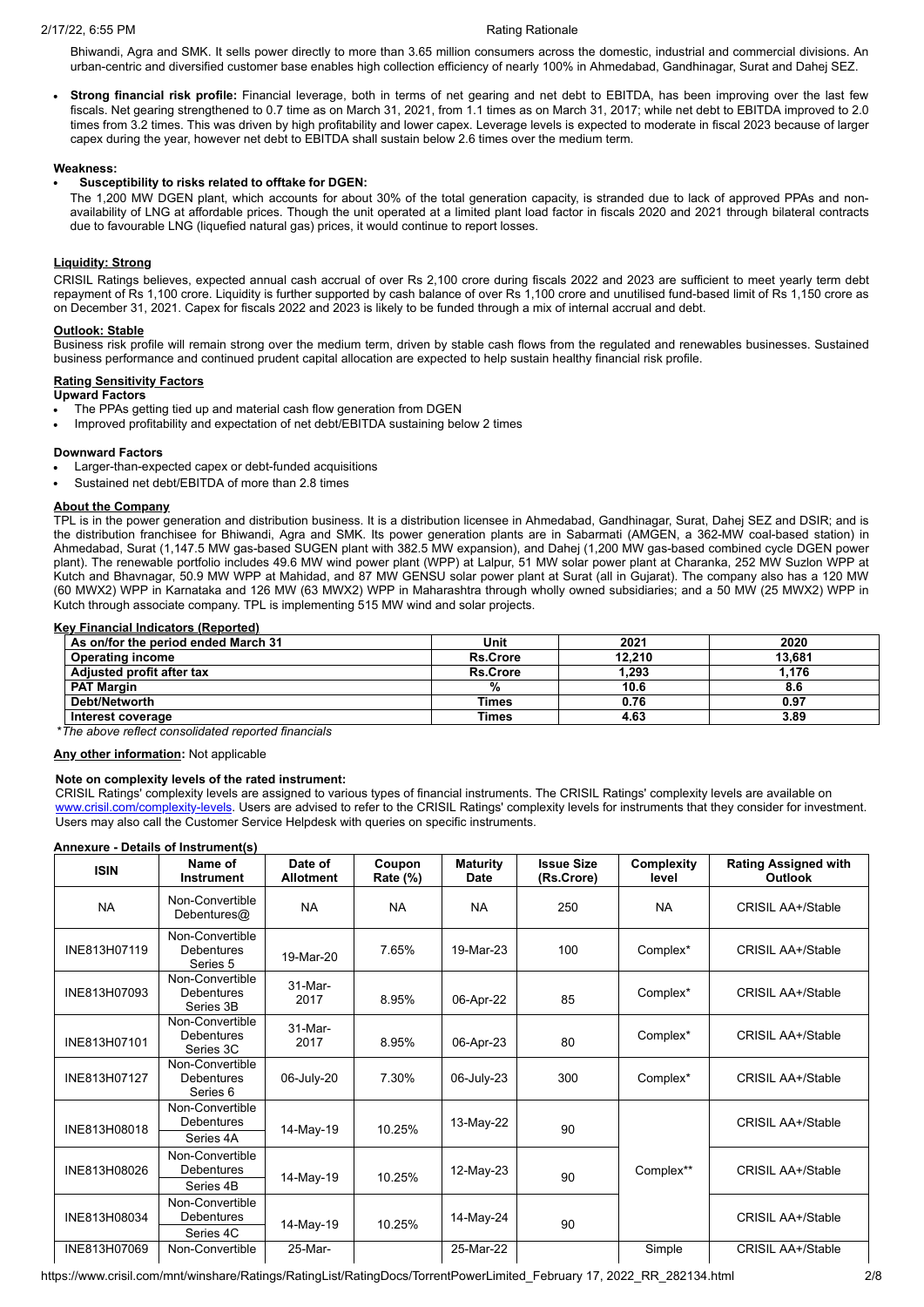| 2/17/22, 6:55 PM |                                                           | <b>Rating Rationale</b> |           |               |         |           |                          |
|------------------|-----------------------------------------------------------|-------------------------|-----------|---------------|---------|-----------|--------------------------|
|                  | <b>Debentures</b><br>-Series 2B                           | 2013                    | 10.35%    |               | 100     |           |                          |
| INE813H07077     | Non-Convertible<br>Debentures<br>-Series 2C               | 25-Mar-<br>2013         | 10.35%    | 25-Mar-23     | 100     |           | <b>CRISIL AA+/Stable</b> |
| INE813H07010&    | Non-Convertible<br>Debentures<br>- Series 1               | 26-Sep-<br>2012         | 10.35%    | 26-Sep-22     | 200     |           | <b>CRISIL AA+/Stable</b> |
| INE813H07010&    | Non-Convertible<br>Debentures<br>- Series 1               | 26-Sep-<br>2012         | 10.35%    | 26-Sep-22     | 175     | Simple    | <b>CRISIL AA+/Stable</b> |
| INE813H07010&    | Non-Convertible<br><b>Debentures</b><br>- Series 1        | 26-Sep-<br>2012         | 10.35%    | 26-Sep-22     | 175     |           | <b>CRISIL AA+/Stable</b> |
| <b>NA</b>        | Commercial<br>Paper                                       | <b>NA</b>               | <b>NA</b> | 7-365<br>days | 1150    | Simple    | CRISIL A1+               |
| <b>NA</b>        | Cash Credit                                               | <b>NA</b>               | <b>NA</b> | <b>NA</b>     | 1150    | <b>NA</b> | <b>CRISIL AA+/Stable</b> |
| <b>NA</b>        | Letter of Credit<br>and Bank<br>Guarantee                 | <b>NA</b>               | <b>NA</b> | <b>NA</b>     | 2800    | <b>NA</b> | CRISIL A1+               |
| <b>NA</b>        | Proposed Short<br>Term Bank Loan<br>Facility%             | <b>NA</b>               | <b>NA</b> | <b>NA</b>     | 1861.1  | <b>NA</b> | CRISIL A1+               |
| <b>NA</b>        | Proposed Letter<br>of credit and<br><b>Bank Guarantee</b> | <b>NA</b>               | <b>NA</b> | <b>NA</b>     | 700     | <b>NA</b> | CRISIL A1+               |
| <b>NA</b>        | Proposed Term<br>Loan                                     | <b>NA</b>               | <b>NA</b> | <b>NA</b>     | 4401.1  | <b>NA</b> | <b>CRISIL AA+/Stable</b> |
| <b>NA</b>        | Term Loan 1                                               | 10-Mar-16               | <b>NA</b> | 30-Sep-32     | 1501.53 | <b>NA</b> | <b>CRISIL AA+/Stable</b> |
| <b>NA</b>        | Term Loan 2                                               | 27-Sep-19               | <b>NA</b> | 30-Sep-32     | 530.91  | <b>NA</b> | <b>CRISIL AA+/Stable</b> |
| <b>NA</b>        | Term Loan 3                                               | 14-Mar-16               | <b>NA</b> | 30-Sep-32     | 1032.45 | <b>NA</b> | <b>CRISIL AA+/Stable</b> |
| <b>NA</b>        | Term Loan 4                                               | 14-Mar-16               | <b>NA</b> | 30-Sep-32     | 315.32  | <b>NA</b> | <b>CRISIL AA+/Stable</b> |
| <b>NA</b>        | Term Loan 5                                               | 28-Mar-17               | <b>NA</b> | 30-Sep-32     | 421.96  | <b>NA</b> | <b>CRISIL AA+/Stable</b> |
| <b>NA</b>        | Term Loan 6                                               | 28-Mar-17               | <b>NA</b> | 30-Sep-32     | 245.68  | <b>NA</b> | <b>CRISIL AA+/Stable</b> |
| <b>NA</b>        | Term Loan 7                                               | 16-Jun-17               | <b>NA</b> | 31-Dec-27     | 262.10  | <b>NA</b> | <b>CRISIL AA+/Stable</b> |
| <b>NA</b>        | Term Loan 8                                               | 16-Jun-17               | <b>NA</b> | 31-Dec-27     | 157.89  | <b>NA</b> | <b>CRISIL AA+/Stable</b> |
| <b>NA</b>        | Term Loan 9                                               | 16-Sep-19               | <b>NA</b> | 30-Sep-30     | 609.98  | <b>NA</b> | <b>CRISIL AA+/Stable</b> |
| <b>NA</b>        | Term Loan 10                                              | 16-Sep-19               | <b>NA</b> | 30-Sep-30     | 609.98  | <b>NA</b> | <b>CRISIL AA+/Stable</b> |

*\*It is being categorised as a complex instrument as there is a rating covenant attached to these NCDs wherein if rating downgrades to "BBB+" or below, debenture holders would have a put option on the company*

*\*\*It is being categorised as a complex instrument as there is a rating covenant attached to these NCDs wherein if rating downgrades to "A-" or below, debenture holders would have a put option on the company*

*&Of the total, Rs. 366.63 cr has already been redeemed; %Interchangeable with long term bank facilities*

*@Yet to be placed*

## **Annexure - List of Entities Consolidated**

| <b>Names of Entities Consolidated</b> | <b>Extent of Consolidation</b> | <b>Rationale for Consolidation</b>                              |
|---------------------------------------|--------------------------------|-----------------------------------------------------------------|
| Jodhpur Wind Farms Private Limited    | Full                           | 100% ownership and strong operational and financial linkages    |
| Latur Renewable Private Limited       | Full                           | 100% ownership and strong operational and financial linkages    |
| <b>Torrent Solargen Limited</b>       | Full                           | 100% ownership and strong operational and<br>financial linkages |

### **Annexure - Rating History for last 3 Years**

|                                        |       | Current                      |                                                  | 2022<br>(History)        |             | 2021                                                 |             | 2020                                          |             | 2019                                                  | <b>Start of</b><br>2019                               |
|----------------------------------------|-------|------------------------------|--------------------------------------------------|--------------------------|-------------|------------------------------------------------------|-------------|-----------------------------------------------|-------------|-------------------------------------------------------|-------------------------------------------------------|
| Instrument                             | Type  | <b>Outstanding</b><br>Amount | Rating                                           | Date Rating              | <b>Date</b> | Rating                                               | <b>Date</b> | Rating                                        | <b>Date</b> | Rating                                                | Rating                                                |
| <b>Fund Based</b><br><b>Facilities</b> | LT/ST | 13100.0                      | <b>CRISIL</b><br>AA+/Stable<br>' CRISIL<br>$A1+$ | $\overline{\phantom{a}}$ | 30-06-21    | <b>CRISIL</b><br>AA/Positive<br><b>CRISIL</b><br>A1+ | 30-06-20    | <b>CRISIL</b><br>$A1+$<br>CRISIL<br>AA/Stable | 08-05-19    | <b>CRISIL</b><br>$A1+$<br><b>CRISIL</b><br>AA-/Stable | <b>CRISIL</b><br>$A1+$<br><b>CRISIL</b><br>AA-/Stable |
|                                        |       |                              | $\hspace{0.05cm}$ – $\hspace{0.05cm}$            | $\overline{\phantom{a}}$ |             | --                                                   | 19-06-20    | <b>CRISIL</b><br>$A1+$                        |             | --                                                    | --                                                    |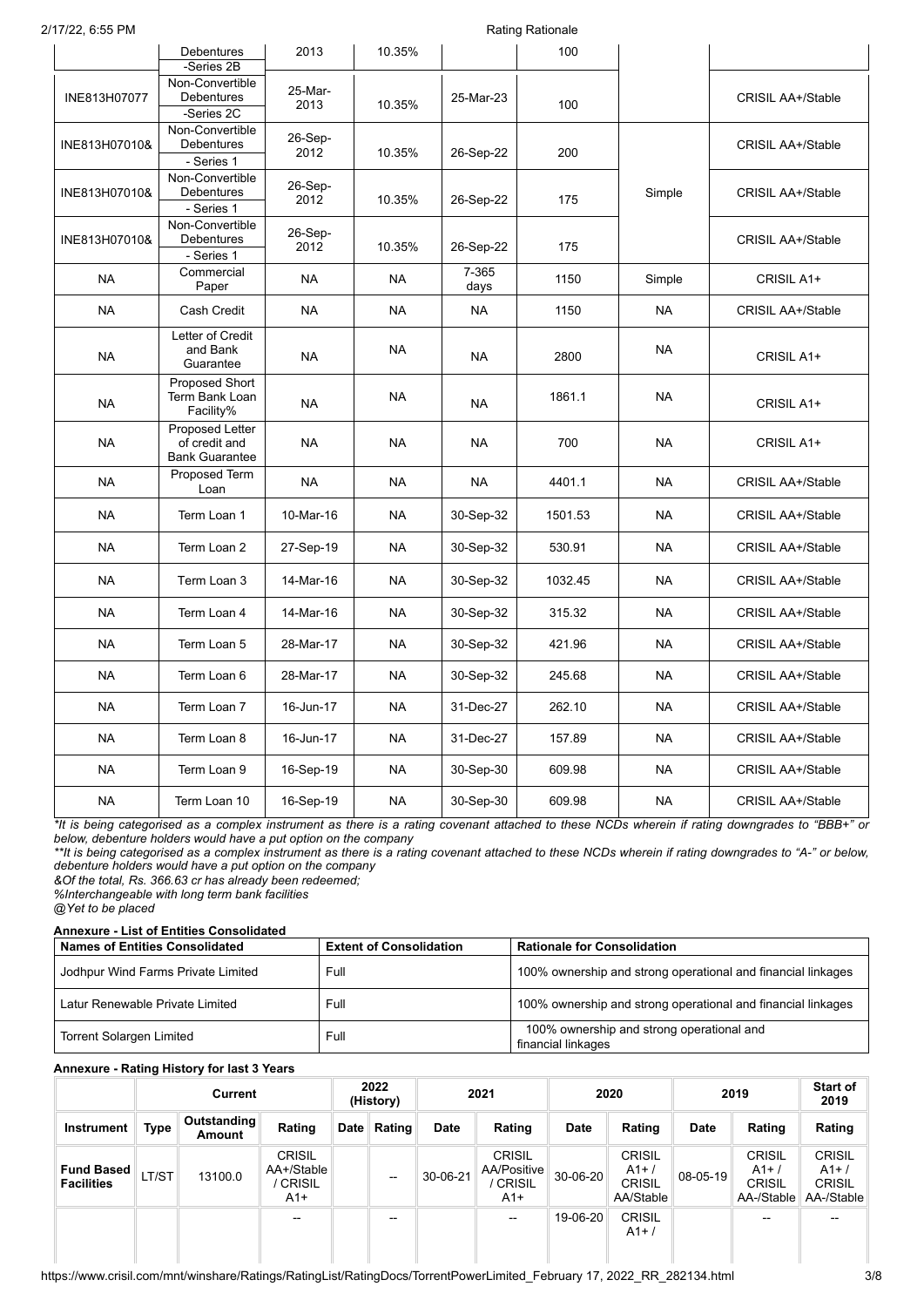|                                                |           |        |                             |                          |          |                                     |          | CRISIL<br>AA/Stable                           |          |                             |                             |
|------------------------------------------------|-----------|--------|-----------------------------|--------------------------|----------|-------------------------------------|----------|-----------------------------------------------|----------|-----------------------------|-----------------------------|
|                                                |           |        | $-$                         | $\overline{\phantom{a}}$ |          |                                     | 06-03-20 | CRISIL<br>$A1+$<br><b>CRISIL</b><br>AA/Stable |          | --                          |                             |
|                                                |           |        |                             | --                       |          |                                     | 10-01-20 | <b>CRISIL</b><br>$A1+$<br>CRISIL<br>AA/Stable |          | --                          |                             |
| Non-Fund<br><b>Based</b><br><b>Facilities</b>  | <b>ST</b> | 3500.0 | <b>CRISIL</b><br>$A1+$      | --                       | 30-06-21 | <b>CRISIL</b><br>$A1+$              | 30-06-20 | <b>CRISIL</b><br>$A1+$                        | 08-05-19 | <b>CRISIL</b><br>$A1+$      | <b>CRISIL</b><br>$A1+$      |
|                                                |           |        | $-$                         | --                       |          | --                                  | 19-06-20 | <b>CRISIL</b><br>$A1+$                        |          | --                          | $\overline{a}$              |
|                                                |           |        | --                          | $\overline{\phantom{a}}$ |          | $\overline{a}$                      | 06-03-20 | <b>CRISIL</b><br>$A1+$                        |          | $\overline{\phantom{a}}$    | --                          |
|                                                |           |        | --                          | --                       |          | --                                  | 10-01-20 | <b>CRISIL</b><br>$A1+$                        |          | --                          | --                          |
| <b>Commercial</b><br>Paper                     | <b>ST</b> | 1150.0 | <b>CRISIL</b><br>$A1+$      | $\overline{\phantom{a}}$ | 30-06-21 | <b>CRISIL</b><br>$A1+$              | 30-06-20 | <b>CRISIL</b><br>$A1+$                        | 08-05-19 | <b>CRISIL</b><br>$A1+$      | CRISIL<br>$A1+$             |
|                                                |           |        | --                          | --                       |          | --                                  | 19-06-20 | <b>CRISIL</b><br>$A1+$                        |          | --                          | --                          |
|                                                |           |        | $-$                         | $\overline{\phantom{a}}$ |          | --                                  | 06-03-20 | <b>CRISIL</b><br>$A1+$                        |          | --                          | --                          |
|                                                |           |        | --                          | $\overline{\phantom{a}}$ |          | $\overline{\phantom{a}}$            | 10-01-20 | <b>CRISIL</b><br>$A1+$                        |          | --                          | --                          |
| <b>Non</b><br>Convertible<br><b>Debentures</b> | LT.       | 1835.0 | <b>CRISIL</b><br>AA+/Stable | $\overline{\phantom{a}}$ | 30-06-21 | <b>CRISIL</b><br><b>AA/Positive</b> | 30-06-20 | <b>CRISIL</b><br>AA/Stable                    | 08-05-19 | <b>CRISIL</b><br>AA-/Stable | <b>CRISIL</b><br>AA-/Stable |
|                                                |           |        | $\overline{\phantom{a}}$    | --                       |          | $\overline{\phantom{a}}$            | 19-06-20 | <b>CRISIL</b><br>AA/Stable                    |          | --                          | --                          |
|                                                |           |        | --                          | --                       |          | --                                  | 06-03-20 | <b>CRISIL</b><br>AA/Stable                    |          | --                          | --                          |
|                                                |           |        | ÷                           | --                       |          | −−                                  | 10-01-20 | <b>CRISIL</b><br>AA/Stable                    |          | --                          | --                          |

*All amounts are in Rs.Cr.*

## **Annexure - Details of Bank Lenders & Facilities**

| <b>Facility</b>                                       | <b>Amount (Rs.Crore)</b> | Rating                   |
|-------------------------------------------------------|--------------------------|--------------------------|
| <b>Cash Credit</b>                                    | 440                      | <b>CRISIL AA+/Stable</b> |
| <b>Cash Credit</b>                                    | 400                      | <b>CRISIL AA+/Stable</b> |
| <b>Cash Credit</b>                                    | 300                      | <b>CRISIL AA+/Stable</b> |
| <b>Cash Credit</b>                                    | 10                       | <b>CRISIL AA+/Stable</b> |
| Letter of credit & Bank Guarantee                     | 561                      | <b>CRISIL A1+</b>        |
| Letter of credit & Bank Guarantee                     | 500                      | <b>CRISIL A1+</b>        |
| Letter of credit & Bank Guarantee                     | 1000                     | <b>CRISIL A1+</b>        |
| Letter of credit & Bank Guarantee                     | 139                      | <b>CRISIL A1+</b>        |
| Letter of credit & Bank Guarantee                     | 600                      | <b>CRISIL A1+</b>        |
| <b>Proposed Letter of Credit &amp; Bank Guarantee</b> | 700                      | <b>CRISIL A1+</b>        |
| Proposed Short Term Bank Loan Facility%               | 1861.1                   | <b>CRISIL A1+</b>        |
| <b>Proposed Term Loan</b>                             | 4151                     | <b>CRISIL AA+/Stable</b> |
| <b>Proposed Term Loan</b>                             | 250.1                    | <b>CRISIL AA+/Stable</b> |
| <b>Term Loan</b>                                      | 1501.53                  | <b>CRISIL AA+/Stable</b> |
| <b>Term Loan</b>                                      | 315.32                   | <b>CRISIL AA+/Stable</b> |
| <b>Term Loan</b>                                      | 1032.45                  | <b>CRISIL AA+/Stable</b> |
| <b>Term Loan</b>                                      | 421.96                   | <b>CRISIL AA+/Stable</b> |
| <b>Term Loan</b>                                      | 262.1                    | <b>CRISIL AA+/Stable</b> |
| <b>Term Loan</b>                                      | 609.98                   | <b>CRISIL AA+/Stable</b> |
| <b>Term Loan</b>                                      | 530.91                   | <b>CRISIL AA+/Stable</b> |
| <b>Term Loan</b>                                      | 245.68                   | <b>CRISIL AA+/Stable</b> |
| <b>Term Loan</b>                                      | 157.89                   | <b>CRISIL AA+/Stable</b> |
| <b>Term Loan</b>                                      | 609.98                   | <b>CRISIL AA+/Stable</b> |

*%Interchangeable with long term bank facilities*

**Criteria Details**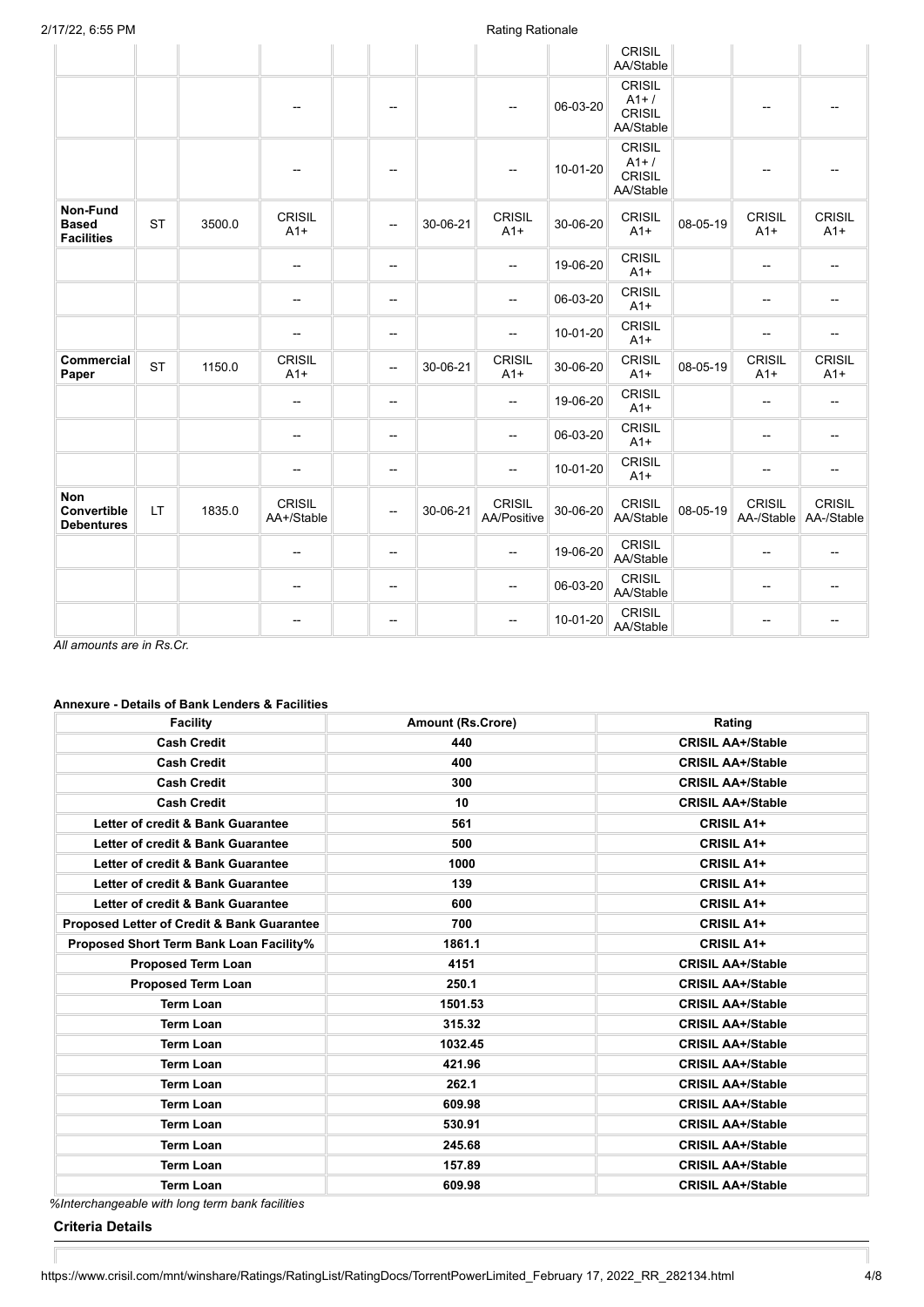| Links to related criteria                                                 |  |  |  |  |  |
|---------------------------------------------------------------------------|--|--|--|--|--|
| <b>CRISILs Approach to Financial Ratios</b>                               |  |  |  |  |  |
| Rating criteria for manufaturing and service sector companies             |  |  |  |  |  |
| <b>CRISILS Bank Loan Ratings - process, scale and default recognition</b> |  |  |  |  |  |
| <b>Rating Criteria for Power Distribution Utilities</b>                   |  |  |  |  |  |
| <b>CRISILs Criteria for rating short term debt</b>                        |  |  |  |  |  |
| <b>CRISILs Criteria for Consolidation</b>                                 |  |  |  |  |  |

| <b>Media Relations</b>                                                                                                              | <b>Analytical Contacts</b>                                                                                                                                                                                                                       | <b>Customer Service Helpdesk</b>                                                                                                             |
|-------------------------------------------------------------------------------------------------------------------------------------|--------------------------------------------------------------------------------------------------------------------------------------------------------------------------------------------------------------------------------------------------|----------------------------------------------------------------------------------------------------------------------------------------------|
| Pankaj Rawat<br>Media Relations<br><b>CRISIL Limited</b><br>B: +91 22 3342 3000<br>pankaj.rawat@crisil.com                          | Manish Kumar Gupta<br>Senior Director<br><b>CRISIL Ratings Limited</b><br>B:+91 124 672 2000<br>manish.gupta@crisil.com                                                                                                                          | Timings: 10.00 am to 7.00 pm<br>Toll free Number: 1800 267 1301<br>For a copy of Rationales / Rating Reports:<br>CRISILratingdesk@crisil.com |
| Naireen Ahmed<br>Media Relations<br><b>CRISIL Limited</b><br>D: +91 22 3342 1818<br>B: +91 22 3342 3000<br>naireen.ahmed@crisil.com | Naveen Vaidyanathan<br><b>Director</b><br><b>CRISIL Ratings Limited</b><br>B:+91 22 3342 3000<br>naveen.vaidyanathan@crisil.com<br>Krishna Pandey<br>Manager<br><b>CRISIL Ratings Limited</b><br>B:+91 22 3342 3000<br>Krishna.Pandey@crisil.com | For Analytical queries:<br>ratingsinvestordesk@crisil.com                                                                                    |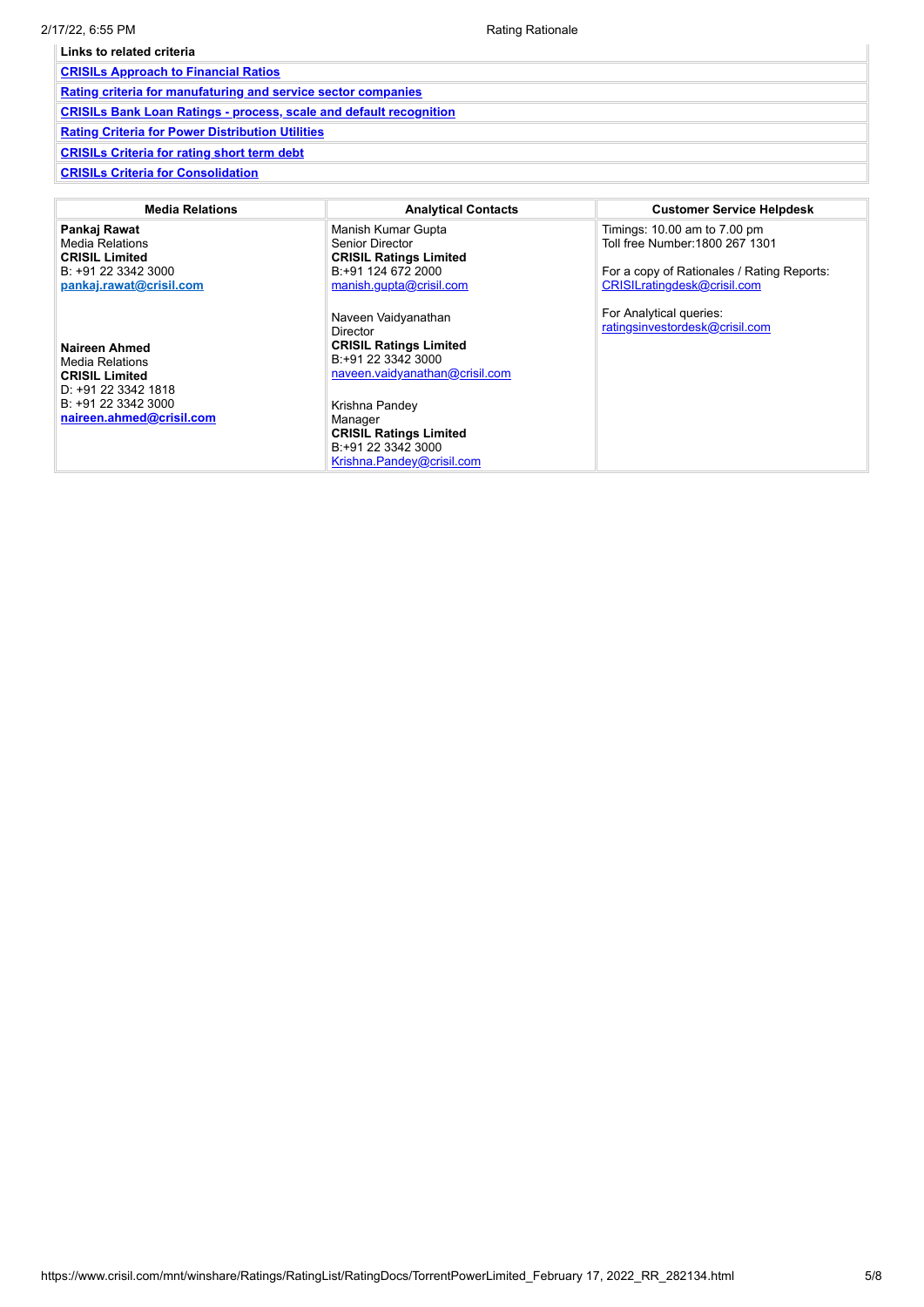2/17/22, 6:55 PM Rationale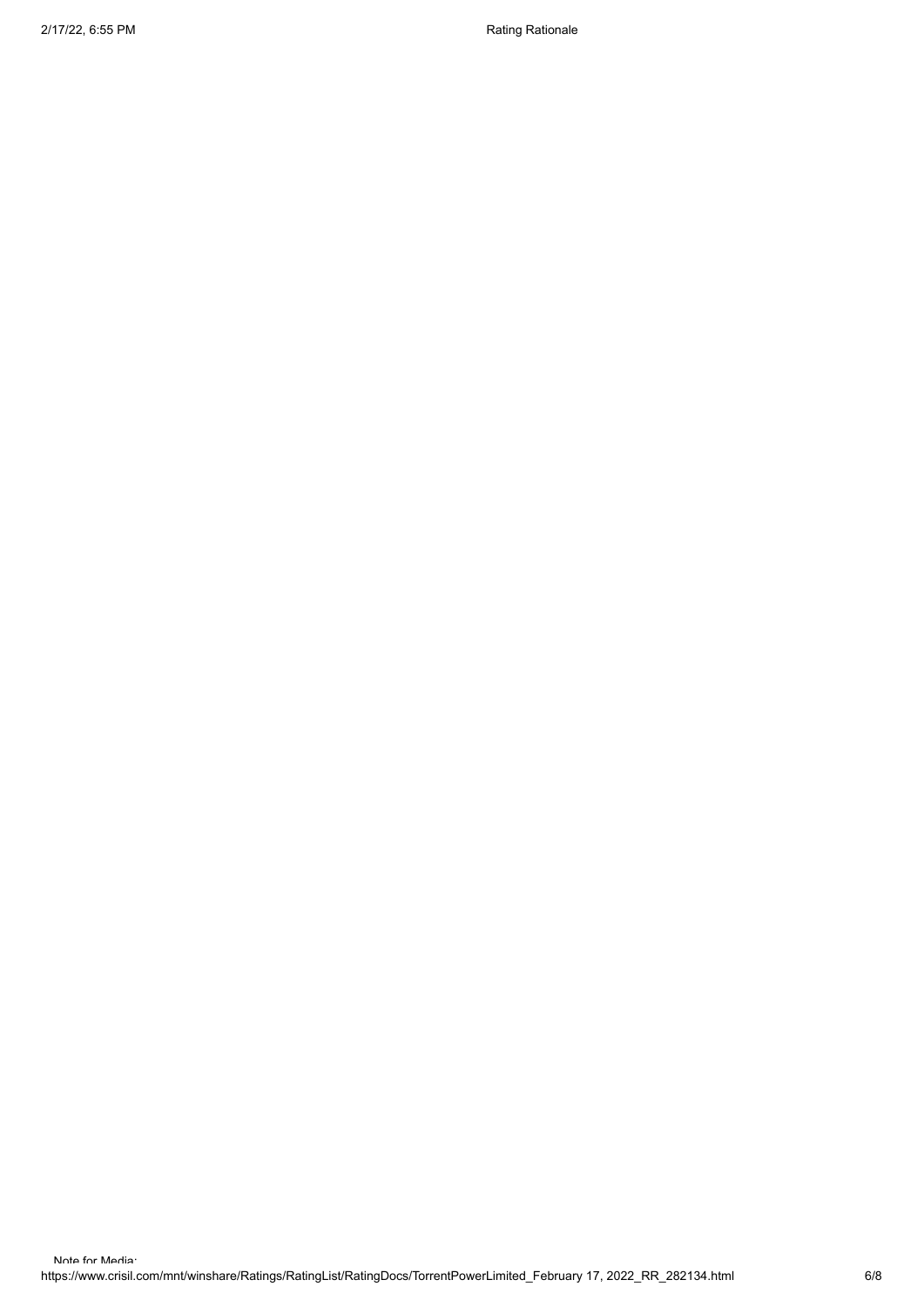## Note for Media:

This rating rationale is transmitted to you for the sole purpose of dissemination through your newspaper/magazine/agency. The rating rationale may be used by you in full or in part without changing the meaning or context thereof but with due credit to CRISIL Ratings. However, CRISIL Ratings alone has the sole right of distribution (whether directly or indirectly) of its rationales for consideration or otherwise through any media including websites and portals.

#### **About CRISIL Ratings Limited (A subsidiary of CRISIL Limited)**

CRISIL Ratings pioneered the concept of credit rating in India in 1987. With a tradition of independence, analytical rigour and innovation, we set the standards in the credit rating business. We rate the entire range of debt instruments, such as bank loans, certificates of deposit, commercial paper, nonconvertible/convertible/partially convertible bonds and debentures, perpetual bonds, bank hybrid capital instruments, asset-backed and mortgage-backed securities, partial guarantees and other structured debt instruments. We have rated over 33,000 large and mid-scale corporates and financial institutions. We have also instituted several innovations in India in the rating business, including ratings for municipal bonds, partially guaranteed instruments and infrastructure investment trusts (InvITs).

CRISIL Ratings Limited ('CRISIL Ratings') is a wholly-owned subsidiary of CRISIL Limited ('CRISIL'). CRISIL Ratings Limited is registered in India as a credit rating agency with the Securities and Exchange Board of India ("SEBI").

For more information, visit [www.crisilratings.com](http://www.crisilratings.com/)

#### **About CRISIL Limited**

CRISIL is a global analytical company providing ratings, research, and risk and policy advisory services. We are India's leading ratings agency. We are also the foremost provider of high-end research to the world's largest banks and leading corporations.

CRISIL is majority owned by S&P Global Inc, a leading provider of transparent and independent ratings, benchmarks, analytics and data to the capital and commodity markets worldwide.

For more information, visit [www.crisil.com](http://www.crisil.com/)

Connect with us: [TWITTER](https://twitter.com/CRISILLimited) | [LINKEDIN](http://www.linkedin.com/company/crisil) | [YOUTUBE](https://www.youtube.com/user/CRISILLimited) | [FACEBOOK](https://www.facebook.com/CRISILLimited)

### **CRISIL PRIVACY NOTICE**

**CRISIL respects your privacy. We may use your contact information, such as your name, address and email id to fulfil your request and service your account and to provide you with additional information from CRISIL. For further information on CRISIL's privacy policy please visit [www.crisil.com.](https://www.crisil.com/en/home/crisil-privacy-notice.html)**

### **DISCLAIMER**

This disclaimer is part of and applies to each credit rating report and/or credit rating rationale ('report') that is provided by CRISIL Ratings Limited ('CRISIL Ratings'). To avoid doubt, the term 'report' includes the information, ratings and other content forming part of the report. The report is intended for the jurisdiction of India only. This report does not constitute an offer of services. Without limiting the generality of the foregoing, nothing in the report is to be construed as CRISIL Ratings providing or intending to provide any services in jurisdictions where CRISIL Ratings does not have the necessary licenses and/or registration to carry out its business activities referred to above. Access or use of this report does not create a client relationship between CRISIL Ratings and the user.

We are not aware that any user intends to rely on the report or of the manner in which a user intends to use the report. In preparing our report we have not taken into consideration the objectives or particular needs of any particular user. It is made abundantly clear that the report is not intended to and does not constitute an investment advice. The report is not an offer to sell or an offer to purchase or subscribe for any investment in any securities, instruments, facilities or solicitation of any kind to enter into any deal or transaction with the entity to which the report pertains. The report should not be the sole or primary basis for any investment decision within the meaning of any law or regulation (including the laws and regulations applicable in the US).

Ratings from CRISIL Ratings are statements of opinion as of the date they are expressed and not statements of fact or recommendations to purchase, hold or sell any securities/instruments or to make any investment decisions. Any opinions expressed here are in good faith, are subject to change without notice, and are only current as of the stated date of their issue. CRISIL Ratings assumes no obligation to update its opinions following publication in any form or format although CRISIL Ratings may disseminate its opinions and analysis. The rating contained in the report is not a substitute for the skill, judgment and experience of the user, its management, employees, advisors and/or clients when making investment or other business decisions. The recipients of the report should rely on their own judgment and take their own professional advice before acting on the report in any way. CRISIL Ratings or its associates may have other commercial transactions with the entity to which the report pertains.

Neither CRISIL Ratings nor its affiliates, third-party providers, as well as their directors, officers, shareholders, employees or agents (collectively, 'CRISIL Ratings Parties') guarantee the accuracy, completeness or adequacy of the report, and no